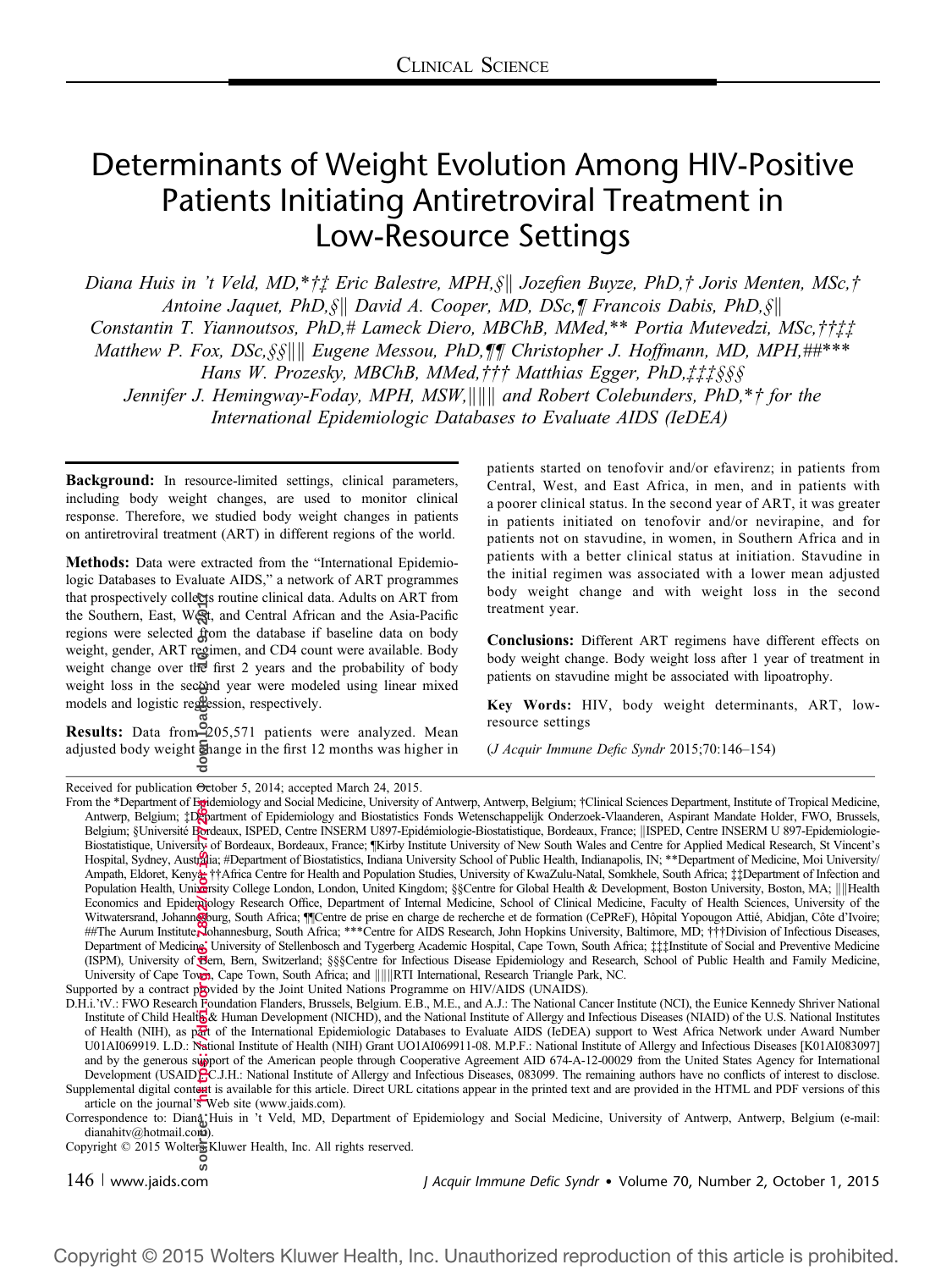# INTRODUCTION

Monitoring HIV-positive patients on antiretroviral treatment (ART) remains a challenge in countries with limited resources. In many of them, routine viral load and even CD4 lymphocyte count monitoring is not possible or available.<sup>1</sup> Therefore, in these settings, clinical parameters, including body weight changes, are used to monitor clinical response.<sup>2</sup>

Significant body weight loss before the start of ART is usually associated with advancing HIV disease and the presence of opportunistic infections (in low-resource countries mainly tuberculosis).<sup>3</sup> Short-term weight evolution is an indicator of treatment success. Indeed, weight gain at 3 months was found to be strongly associated with survival<sup>4</sup> and weight loss as early as 1–6 months after ART initiation has been associated with a high risk of adverse outcomes. $5<sup>2</sup>$ Previous studies mainly focused on early periods during ART (generally less than 12 months).

The objective of our study was to describe body weight changes and associations with those changes across regions of the world among patients receiving up to 2 years of ART.

### **METHODS**

Data were extracted from the "International Epidemiologic Databases to Evaluate AIDS," a large network of ART programmes that prospectively collects routine clinical data (IeDEA) (http://www.iedea.org/). Its aim is to collect baseline and follow-up characteristics on HIV-positive patients initiating ART worldwide.<sup>8</sup> These characteristics include demographic (age, gender, geographical region), clinical (weight, height, pregnancies, morbidity, medication), and biological (CD4 count, viral load) data. Adult patients (aged  $>18$  years) on ART from the Southern, East, West, and Central African regions and the Asia-Pacific region were selected from the database if baseline data (within a 60-day window before start of ART) on body weight, gender, ART regimen, and CD4 count were available. Data for the study were collected from 140 sites, including 18 from Asia-Pacific, 10 from Central-Africa, 10 from East-Africa, 87 from Southern Africa, and 15 from West Africa. HIV-positive patients were included in this analysis if at ART initiation they were ART naive and starting first-line ART containing at least 3 different antiretroviral drugs. Pregnant women and patients on investigational study drugs or on implausible regimens [regimens containing the following combinations: zidovudine (AZT) and stavudine (D4T), AZT and tenofovir (TDF), D4T and TDF, and efavirenz (EFV) and nevirapine (NVP)] were excluded. All patients who had at least 1 baseline weight measure were included. Body weight change at time  $t$  is defined as body weight at time *t* minus body weight at ART initiation.

#### Statistical Analysis

The body mass index (BMI) was computed when body weight and height were both available; its 24-month evolution was graphically represented by region. As a significant proportion of patients had missing height, the main analytical models were based on body weight instead of BMI to avoid a selection bias. Individuals with complete and incomplete BMI data were compared.

# Model 1

Body weight change was modeled over the first 2 years on ART using linear mixed models (LMMs) with no intercept and 2 slopes; the first slope over the first year of ART and the second slope over the second. To account for intraindividual correlation, we added random effects on the 2 slopes with an unstructured variance–covariance matrix. The LMMs were adjusted for geographical region, gender, age, initial body weight, initial clinical stage, first ART regimen, initial hemoglobin, calendar year of ART initiation, and initial CD4 count. The first body weight change slope was also adjusted for CD4 count changes between month 0 and month 12 and the second slope was adjusted for CD4 count change between 12 and 24 months. Moreover, we let the association between D4T and body weight change in the second year of ART to interact with baseline body weight, region, gender, age at ART initiation, and baseline CD4 count.

# Model 2

This model studied risk factors for any weight loss larger than 5% in the second year of ART by fitting a multiple logistic model with weight loss larger than 5% during the second year as a binary outcome variable. Not all patients had a weight measurement exactly at 1 year and 2 years after start of ART treatment. Hence, we estimated the weight after the first year as the mean weight between 6 and 18 months and the weight after the second year as the mean weight between 18 and 30 months.

To account for missing data, missing CD4 counts were imputed using CD4 counts estimated with a predictive LMM, adjusted for geographical region, gender, age, initial body weight, clinical stage, ART, and initial hemoglobin.

#### RESULTS

# Baseline Characteristics

Data from 212,795 patients were received from the IeDEA regions. Reasons for exclusion of 7224 (3.4%) patients were age under 18 years ( $n = 581$ ) and implausible regimen (n = 6643) leaving 205,571 patients for analysis [139,174 (67.7%) from Southern Africa, 42,856 (20.8%) from East Africa, 17,202 (8.4%) from West Africa, 4700 (2.3%) from Central Africa, and 1639 (0.8%) from Asia Pacific] (see Table S1, Supplemental Digital Content, http://links.lww.com/QAI/A690 for number of patients per country). Patient characteristics at ART initiation by geographical region are described in Table 1. Of the 205,571 patients included in the analysis of the first year of ART in 58,835 (28.6%) of them, only a weight measurement at baseline was available. In the remaining patients, the median number of weight measurements was 3 [interquartile range (IQR), 2–4]. In the second year of ART, 104,744 patients had at least 1 weight measurement. The median number of weight measurements was 3 (IQR, 2–5). Patients initiated ART between the years 2001 and 2010. The median (IQR) body weight at ART initiation was 55 kg (48–62), 58 kg (52–65) at 6

 $Copyright © 2015 Wolters Kluwer Health, Inc. All rights reserved.$ www.jaids.com | 147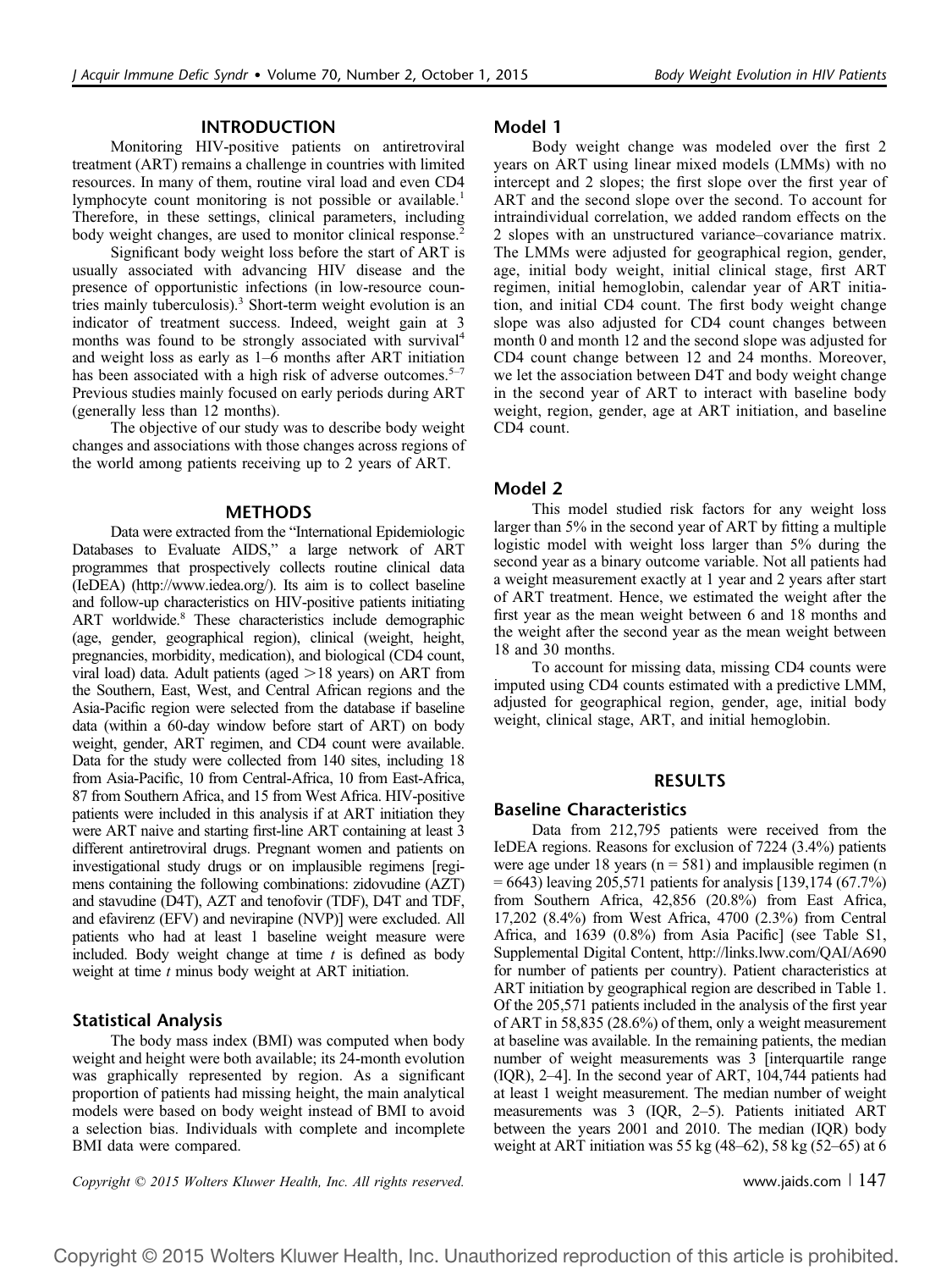| <b>TABLE 1.</b> Patient Characteristics at ART Initiation By Geographical Region ( $n = 205,571$ ) |                   |                                     |                    |                        |                        |                   |
|----------------------------------------------------------------------------------------------------|-------------------|-------------------------------------|--------------------|------------------------|------------------------|-------------------|
|                                                                                                    | Asia Pacific      | <b>Central Africa</b>               | <b>East Africa</b> | <b>Southern Africa</b> | <b>West Africa</b>     | <b>Total</b>      |
| N(%)                                                                                               | 1639(0.8)         | 4700(2.3)                           | 42,856 (20.8)      | 139,174 (67.7)         | 17,202(8.4)            | 205,571 (100)     |
| Year of enrollment, range                                                                          | 1994-2010         | 1998-2010                           | 2001-2009          | 1997-2010              | 1998-2009              | 1994-2010         |
| Female $(\% )$                                                                                     | 588 (35.9)        | 3297 (70.1)                         | 27,106 (63.2)      | 84,078 (60.4)          | 11,075(64.4)           | 126,144(61.4)     |
| Age, median (IOR), yrs                                                                             | $34(29-40)$       | $38(31-44)$                         | $37(31-43)$        | $35(30-42)$            | $36(30-43)$            | $35(30-42)$       |
| Clinical stage $(\% )$                                                                             |                   |                                     |                    |                        |                        |                   |
| WHO* I/II or CDC† $\geq$ A                                                                         | 623(38.0)         | 1413(30.1)                          | $13,263$ $(30.9)$  | 45,194 (32.5)          | 6229 (36.2)            | 66,722(32.5)      |
| WHO III or CDC B                                                                                   | 455 (27.8)        | 2615 (55.6)                         | 18,383 (42.9)      | 68,408 (49.2)          | 7165 (41.7)            | 97,026 (47.2)     |
| WHO IV or AIDS                                                                                     | 561 (34.2)        | 652 (13.9)                          | 6442 (15.0)        | 12,144(8.7)            | 1795(10.4)             | 21,594 (10.5)     |
| Missing                                                                                            |                   | 20(0.4)                             | 4768 (11.1)        | 13,428 (9.6)           | 2013 (11.7)            | 20,229 (9.8)      |
| Year of ART initiation (%)                                                                         |                   |                                     |                    |                        |                        |                   |
| $<$ 2005                                                                                           | 655 (40.0)        | 463 $(9.9)$                         | 3070 (7.2)         | 7063(5.1)              | 2741 (15.9)            | 13,992(6.8)       |
| 2005-2006                                                                                          | 567 (34.6)        | 870 (18.5)                          | 19,321(45.1)       | 35,178 (25.3)          | 8026 (46.7)            | $63,962$ $(31.1)$ |
| 2007-2008                                                                                          | 302(18.4)         | 2094 (44.6)                         | 20,085 (46.9)      | 53,071 (38.1)          | 6219 (36.2)            | 81,771 (39.8)     |
| 2009-2010                                                                                          | 115(7.0)          | 1273(27.1)                          | 380 (7.2)          | 43,862 (31.5)          | 216(1.3)               | 45,846 (22.3)     |
| First ART regimen, NRTI <sup>†</sup> (%)                                                           |                   |                                     |                    |                        |                        |                   |
| AZT-based                                                                                          | 598 (36.5)        | 1857 (39.5)                         | 9688 (22.6)        | 28,177 (20.2)          | 5751 (33.4)            | 46,071 (22.4)     |
| D4T-based                                                                                          | 953 (58.1)        | 2752 (58.6)                         | 32,928 (76.8)      | 64,265 (46.2)          | 9320 (54.2)            | 110,218 (53.6)    |
| Tenofovir-based                                                                                    | 56 (3.4)          | 66 (1.4)                            | 225(0.5)           | 43,515 (31.3)          | 1872 (10.9)            | 45,734 (22.2)     |
| Other NRTIs§                                                                                       | 32(2.0)           | 25(0.5)                             | 15(0.0)            | 3217(2.3)              | 259(1.5)               | 3548 (1.7)        |
| First ART# regimen, NNRTI   or<br>PI $(\%$                                                         |                   |                                     |                    |                        |                        |                   |
| Efavirenz-based                                                                                    | 487 (29.7)        | 715(15.2)                           | 8035 (18.7)        | 56,287 (40.4)          | 5514 (32.1)            | 71,038 (34.6)     |
| Nevirapine-based                                                                                   | 998 (60.9)        | 3933 (83.7)                         | 34,724 (81.0)      | 82,314 (59.1)          | 10,119(58.8)           | 132,088 (64.3)    |
| PI#                                                                                                | 154(9.4)          | 52(1.1)                             | 97(0.2)            | 573(0.4)               | 1569(9.1)              | 2445(1.2)         |
| CD4 count in cells/µL median<br>( IQR)                                                             | $95(33-188)$      | $135(65-204)$                       | $102(40-175)$      | $134(67-202)$          | $139(60-223)$          | $128(61-199)$     |
| CD4 count missing $(\% )$                                                                          | 341 (20.8)        | 1316 (28.0)                         | 16,212(37.8)       | 33,497 (24.1)          | 4312 (25.1)            | 55,678 (27.1)     |
| Hemoglobin in g/dL median<br>$(IQR\P)$                                                             | $12.1(10.9-13.5)$ | $10.2(9.0-12.0)$                    | $11.2(9.6-12.8)$   | $10.9(9.4-12.4)$       | $10.2(9.0-11.5)$       | $10.9(9.4-12.4)$  |
| Hemoglobin missing (%)                                                                             | 1314 (80.2)       | 3966 (84.4)                         | 23,957 (55.9)      | 39,770 (28.6)          | 6203 (36.1)            | 75,310 (36.6)     |
| Body weight in kg, median (IQR)                                                                    |                   |                                     |                    |                        |                        |                   |
| At ART initiation                                                                                  | 54 $(47-61)$      | 56 (49-64)                          | 54 $(48-61)$       | 55 (48-62)             | 56 (49-64)             | 55 (48-62)        |
| At 6 mo                                                                                            | $56(50-65)$       | $59(53-68)$                         | $59(53-65)$        | 58 $(52-65)$           | $60(53-68)$            | 58 $(52-65)$      |
| At 12 mo                                                                                           | $57(51-65)$       | $61(54 - 70)$                       | $60(54-67)$        | 59 $(53-67)$           | $62(55-70)$            | $60(53-67)$       |
| At 24 mo                                                                                           | $57(50-64)$       | $62(54 - 71)$                       | $60(54-67)$        | $60(54-68)$            | $62(55-71)$            | $60(54-68)$       |
| BMI in $\text{kg/m}^2$ , median (IQR)                                                              |                   |                                     |                    |                        |                        |                   |
| At ART initiation                                                                                  | $20.1(18.1-22.5)$ | $20.6(18.2-23.5)$                   | $19.7(17.6-21.9)$  | $20.0(17.9-22.5)$      | $20.6$ $(18.2 - 23.4)$ | 20.0 (17.9–22.5)  |
| At 6 mo                                                                                            | $21.3(19.5-23.7)$ | $22.0(19.8-24.7)$                   | $21.2(19.4-23.5)$  | $21.4(19.5-23.9)$      | $22.1(20.0-24.9)$      | $21.4(19.5-23.9)$ |
| At 12 mo                                                                                           | $21.7(19.8-23.8)$ | $22.6(20.3-25.7)$                   | $21.7(19.7-24.1)$  | $21.9(19.8-24.6)$      | $22.8(20.4-25.6)$      | 21.9 (19.9-24.6)  |
| At 24 mo                                                                                           |                   | $21.6(19.8-23.7)$ $23.0(20.3-26.2)$ | $21.7(19.7-24.1)$  | 22.1 (19.9–24.9)       | $23.0(20.5-26.0)$      | 22.1 (19.9–24.8)  |

| TABLE 1. Patient Characteristics at ART Initiation By Geographical Region (n = 205,571) |
|-----------------------------------------------------------------------------------------|
|-----------------------------------------------------------------------------------------|

International Epidemiologic Databases to Evaluate AIDS (IeDEA).

\*WHO, World Health Organization. †CDC, Centers for Disease Control.

‡NRTI, nucleoside/nucleotide reverse transcriptase inhibitor. §Other NRTIs: didanosine, lamivudine, abacavir, and emtricitabine.

kNNRTI, nonnucleoside reverse transciptase inhibitor.

¶IQR, interquartile range.

#PI, protease inhibitor.

months, 60 kg (53–67) at 12 months, and 60 kg (54–68) at 24 months on ART (Table 1).

In all African regions, in contrast to the Asia-Pacific region, more women than men were enrolled in the cohorts (Table 1). The median CD4 lymphocyte count at ART initiation was 128 cells per microliter (IQR, 61–199) and the median CD4 lymphocyte count was below 150 cells

per microliter in all cohorts. Most patients (57.7%) were in WHO stage III or IV. Over half of regimens contained D4T  $(n = 110, 218, 53.6%)$  and roughly two-thirds contained NVP (n = 132,088, 64.3%). Only in Southern Africa, a relatively large proportion of patients ( $n = 43,515$ , 31.3%) were started on a TDF-containing regimen (Table 1).

148 <sup>|</sup> www.jaids.com Copyright © 2015 Wolters Kluwer Health, Inc. All rights reserved.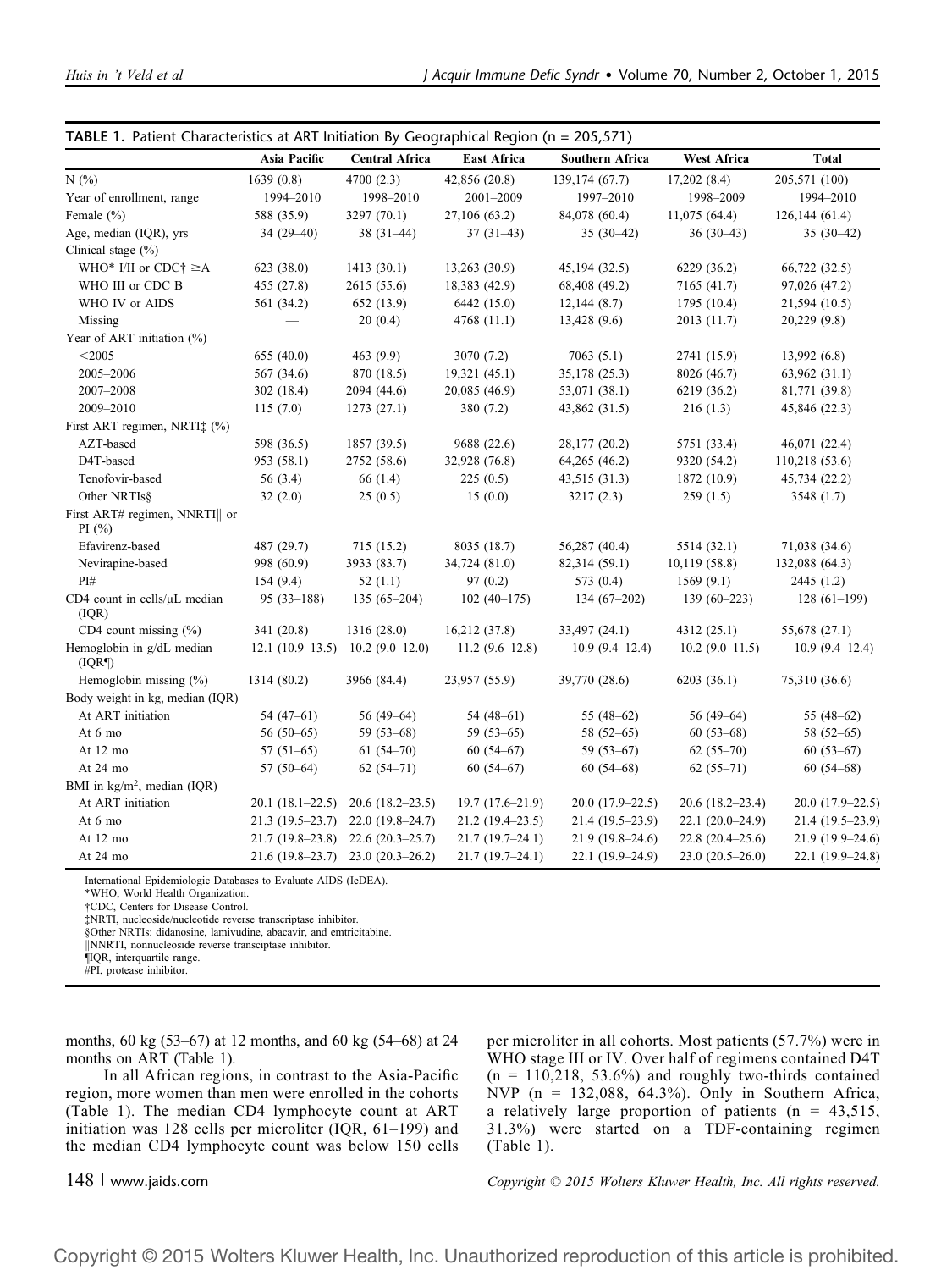# BMI Evolution in Different Regions

BMI was computed for 165,804 individuals at baseline (80.7% of the sample), 89,762 at M6 (43.7%), 70,285 at M12 (34.2%), 56,350 at M18 (27.4%), and 44,598 at M24 (21.7%). Individuals with complete and incomplete BMI data were comparable at baseline (see Table S2, Supplemental Digital Content, http://links.lww.com/QAI/A690).

BMI evolution within the first 2 years of ART per region is shown in Figure 1. For all regions, median BMI increased in the first 12 months after ART initiation, after which it leveled off. Obesity (BMI  $>$  30 kg/m<sup>2</sup>) was present in 4402 patients (2.6%) at baseline and in 2644 (5.9%) after 2 years on ART. Of those patients with a BMI  $>$ 30 kg/m<sup>2</sup> after 2 years on ART, the BMI at baseline was  $\leq 18$  in 40 (1.5%), between 18 and 25 in 705 (26.7%), between 25 and 30 in 1016 (38.4%), and  $>$ 30 kg/m<sup>2</sup> in 883 (33.4%).

# Body Weight Change After ART Initiation

Adjusted body weight change slopes (kilograms per year) for all patients from 0 to 12 months and from 12 to 24 months after ART initiation (model 1) are shown in Table 2, taking as a reference in both analyses men aged  $\leq$ 30 years who started ART in Southern Africa with TDF and EFV in 2009 or later, with an initial clinical stage WHO IV (or AIDS), with a baseline CD4 count  $<$  50 cells per microliter, a CD4 cell count change between 0 and 149 at month 12 and between 0 and 49 at month 24, hemoglobinemia  $\langle 7.5 \text{ g/dL} \rangle$ , and with an initial body weight of 55 kg.

# Gender

In the first year after ART initiation, the mean adjusted body weight change was greater in men than in women

 $[-0.29, 95\%$  confidence interval (CI):  $-0.38$  to  $-0.20$ ] but in the second year, it was greater in women (1.22, 95% CI: 1.09 to 1.35).

# ART Regimen

Patients initiating TDF-containing regimens had a higher mean adjusted body weight change in the first 2 years compared with patients who started on a regimen containing AZT or other nucleoside/nucleotide reverse transcriptase inhibitors. Patients started on a D4T-containing regimen had a significant lower mean adjusted body weight change in the first year on ART (-0.16, 95% CI: -0.29 to -0.02). In the second year on ART, there was no significant difference in mean adjusted body weight change between patients on D4T and TDF. However, the effect on mean adjusted body weight change in the second year of D4T in initial ART regimen (Table 3) was more negative for patients from Eastern Africa  $(-0.77 \text{ kg/yr}, 95\% \text{ CI: } -1.04 \text{ to } -0.50)$ , women  $(-1.13 \text{ m})$ kg/yr, 95% CI:  $-1.29$  to  $-0.96$ ), elder patients (aged above 39 years)  $(-1.16 \text{ kg/yr}, 95\% \text{ CI: } -1.38 \text{ to } -0.94)$ , and patients with a higher baseline body weight  $(-0.34 \text{ kg/yr},$ 95% CI:  $-0.38$  to  $-0.30$ , for every 5 kg more) and a CD4 cell count below 50 cells per microliter at baseline (compared with a baseline CD4 count above 199 cells/ $\mu$ L) (Table 3).

Patients who started EFV had a higher mean adjusted body weight change in the first year than patients starting NVP  $(-0.69, 95\% \text{ CI: } -0.78 \text{ to } -0.59) \text{ or a protease}$ inhibitor (PI)  $(-1.41, 95\% \text{ CI: } -1.79 \text{ to } -1.03)$  but patients on a PI-based ART regimen had a higher median baseline body weight: 57 kg (IQR, 49.6–66) versus 55 kg (IQR, 48– 62,  $P = 0.0000$  compared with patients on a nonnucleoside reverse transciptase inhibitor (NNRTI) regimen. There was no



FIGURE 1. Evolution of BMI within the first 2 years of ART per region in the study population ( $n = 165,804$ ). International Epidemiologic databases to Evaluate AIDS (IeDEA).

| IIIIE IIVIII ANT    | <b>IVIU</b> | IVIU   | MLL    | IVITO  | <b>IVILT</b> |
|---------------------|-------------|--------|--------|--------|--------------|
| Asia-Pacific (N)    | 1.434       | 1,056  | 925    | 892    | 839          |
| Central Africa (N)  | 4,602       | 1,086  | 964    | 913    | 782          |
| East Africa (N)     | 29,603      | 20,788 | 16,166 | 12.301 | 8.761        |
| Southern Africa (N) | 117,385     | 59.317 | 46.186 | 37,363 | 30,326       |
| West Africa (N)     | 12,780      | 7,515  | 6.044  | 4,881  | 3,890        |
| Total (N)           | 165.804     | 89.762 | 70.285 | 56.350 | 44.598       |

Copyright © 2015 Wolters Kluwer Health, Inc. All rights reserved. www.jaids.com | 149

Copyright © 2015 Wolters Kluwer Health, Inc. Unauthorized reproduction of this article is prohibited.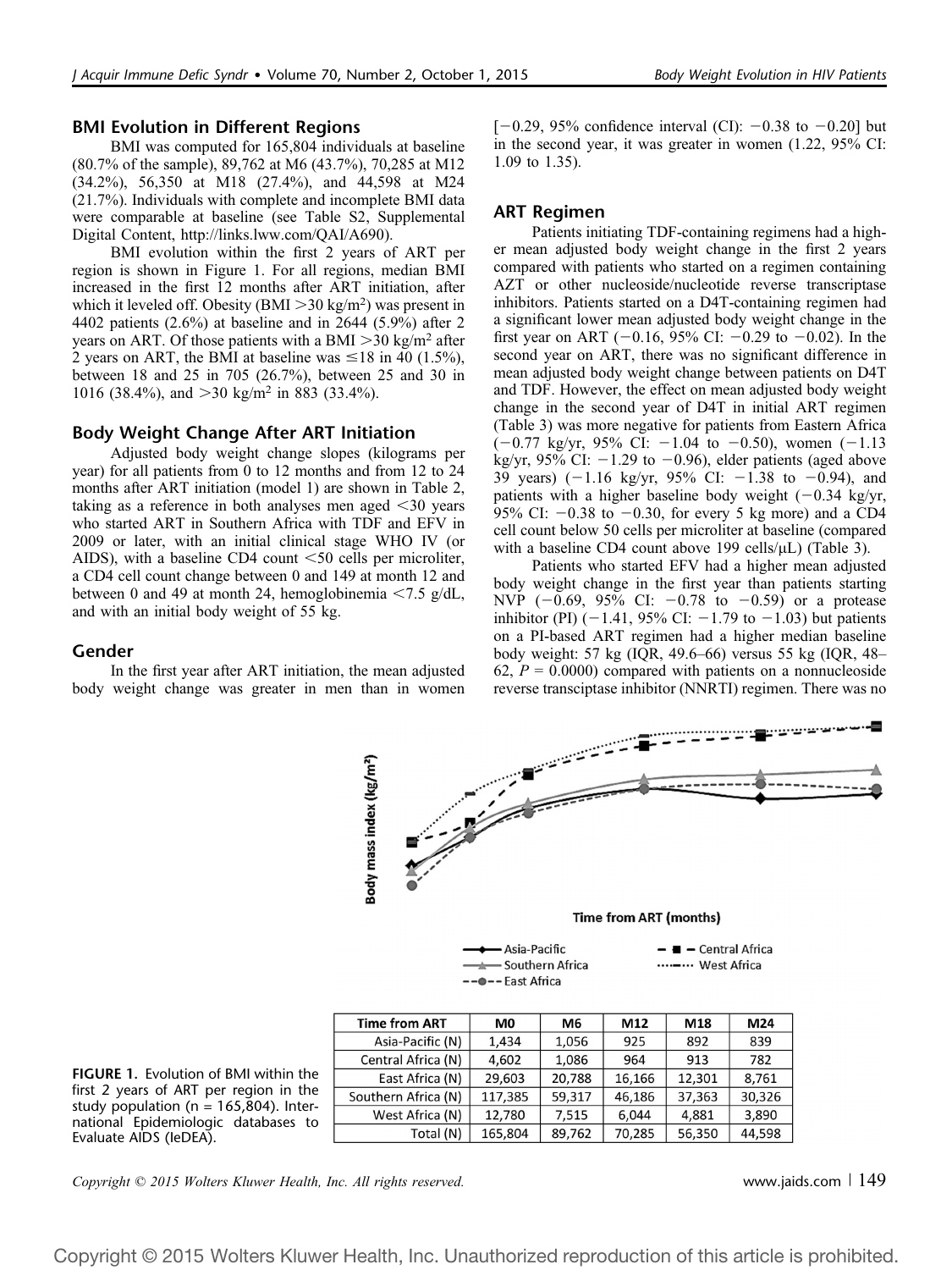|                                                       |                                     | From Month 0-12     |                                     | From Month 12-24   |  |
|-------------------------------------------------------|-------------------------------------|---------------------|-------------------------------------|--------------------|--|
|                                                       | <b>Body Weight</b><br>Change, kg/yr | 95% CI              | <b>Body Weight</b><br>Change, kg/yr | 95% CI             |  |
| Body weight change in reference group*                | 9.12                                | 8.81 to 9.42        | $-0.08$                             | $-0.50$ to 0.34    |  |
| Gender (versus ref*)                                  |                                     |                     |                                     |                    |  |
| Men                                                   | $Ref*$                              |                     | $Ref*$                              |                    |  |
| Women                                                 | $-0.29$                             | $-0.38$ to $-0.20$  | 1.22                                | 1.09 to 1.35       |  |
| NRTI† in first ART regimen (versus ref*)              |                                     |                     |                                     |                    |  |
| Tenofovir (TDF)                                       | $Ref*$                              |                     | $Ref*$                              |                    |  |
| Tavudine (D4T)                                        | $-0.16$                             | $-0.29$ to $-0.02$  | 0.01                                | $-0.30$ to 0.32    |  |
| Zidovudine (AZT)                                      | $-0.29$                             | $-0.43$ to $-0.15$  | $-0.45$                             | $-0.61$ to $-0.28$ |  |
| Other NRTIs‡                                          | $-0.35$                             | $-0.70$ to $-0.004$ | $-0.59$                             | $-1.09$ to $-0.09$ |  |
| NNRTI§ or PI   in first ART regimen (versus ref*)     |                                     |                     |                                     |                    |  |
| Efavirenz (EFV)                                       | Ref*                                |                     | Ref*                                |                    |  |
| Nevirapine (NVP)                                      | $-0.69$                             | $-0.78$ to $-0.59$  | 0.34                                | $0.23$ to $0.44$   |  |
| PIs                                                   | $-1.41$                             | $-1.79$ to $-1.03$  | $-0.25$                             | $-0.62$ to 0.12    |  |
| Geographical region (versus ref*)                     |                                     |                     |                                     |                    |  |
| Southern Africa                                       | $Ref*$                              |                     | $Ref*$                              |                    |  |
| Asia-Pacific                                          | $-0.41$                             | $-0.81$ to $-0.01$  | $-0.68$                             | $-1.23$ to $-0.12$ |  |
| Central Africa                                        | 1.85                                | 1.54 to 2.16        | $-0.63$                             | $-1.19$ to $-0.07$ |  |
| East Africa                                           | 0.46                                | 0.35 to 0.56        | $-0.28$                             | $-0.53$ to $-0.03$ |  |
| West Africa                                           | 1.56                                | 1.40 to 1.71        | $-0.08$                             | $-0.30$ to 0.15    |  |
| Year of ART initiation (versus ref*)                  |                                     |                     |                                     |                    |  |
| 2009-2010                                             | Ref*                                |                     | $Ref*$                              |                    |  |
| 2007-2008                                             | 0.56                                | $0.43$ to $0.69$    | $-1.46$                             | $-1.72$ to $-1.21$ |  |
| 2005-2006                                             | 1.45                                | 1.31 to 1.60        | $-1.43$                             | $-1.70$ to $-1.16$ |  |
| ART $<$ 2005                                          | 1.56                                | 1.36 to 1.75        | $-0.93$                             | $-1.22$ to $-0.64$ |  |
| Age at ART initiation (versus ref*), yrs              |                                     |                     |                                     |                    |  |
| $18 - 29$                                             | Ref*                                |                     | $Ref*$                              |                    |  |
| $30 - 34$                                             | 0.41                                | 0.30 to 0.53        | 0.15                                | $-0.03$ to 0.33    |  |
| $35 - 39$                                             | 0.64                                | $0.52$ to $0.76$    | 0.28                                | $0.09$ to $0.47$   |  |
| >39                                                   | 0.68                                | 0.57 to 0.79        | 0.27                                | $0.09$ to $0.45$   |  |
| Baseline body weight (per 5 kg) (versus ref*)         |                                     |                     |                                     |                    |  |
| 55 kg                                                 | $Ref*$                              |                     |                                     |                    |  |
| For each 5 kg higher                                  | $-0.90$                             | $-0.92$ to $-0.88$  | 0.29                                | 0.26 to 0.32       |  |
| Initial clinical stage (versus ref*)                  |                                     |                     |                                     |                    |  |
| AIDS or WHO IV                                        | $Ref*$                              |                     | Ref*                                |                    |  |
| CDC B or WHO III                                      | $-0.30$                             | $-0.43$ to $-0.16$  | 0.003                               | $-0.14$ to 0.14    |  |
| CDC A or WHO I/II                                     | $-2.26$                             | $-2.41$ to $-2.12$  | 0.40                                | $0.26$ to $0.55$   |  |
| Clinical stage missing                                | $-0.49$                             | $-0.68$ to $-0.30$  | 0.08                                | $-0.12$ to 0.28    |  |
| Baseline CD4 count in cells/µL (versus ref*)          |                                     |                     |                                     |                    |  |
| $0 - 49$                                              | $Ref*$                              |                     | $Ref*$                              |                    |  |
| $50 - 199$                                            | $-2.04$                             | $-2.15$ to $-1.92$  | 0.08                                | $-0.11$ to 0.28    |  |
| >199                                                  |                                     |                     |                                     | $0.02$ to $0.45$   |  |
| CD4 count change between M0 and M12 in cells/ $\mu$ L | $-3.56$                             | $-3.70$ to $-3.42$  | 0.24                                |                    |  |
| (versus ref*)                                         |                                     |                     |                                     |                    |  |
| $<\!0$                                                | $-0.92$                             | $-1.09$ to $-0.75$  |                                     |                    |  |
| $0 - 149$                                             | Ref*                                |                     |                                     |                    |  |
| $150 - 249$                                           | 0.56                                | 0.47 to 0.65        |                                     |                    |  |
| >249                                                  | 1.43                                | 1.33 to 1.54        |                                     |                    |  |

TABLE 2. Body Weight Change Slopes Within the First 24 Months After ART Initiation Modeled With the Adjusted LMM: Main Effects ( $n = 205,571$ ; Observations = 1,785,439)

150 <sup>|</sup> www.jaids.com Copyright © 2015 Wolters Kluwer Health, Inc. All rights reserved.

Copyright © 2015 Wolters Kluwer Health, Inc. Unauthorized reproduction of this article is prohibited.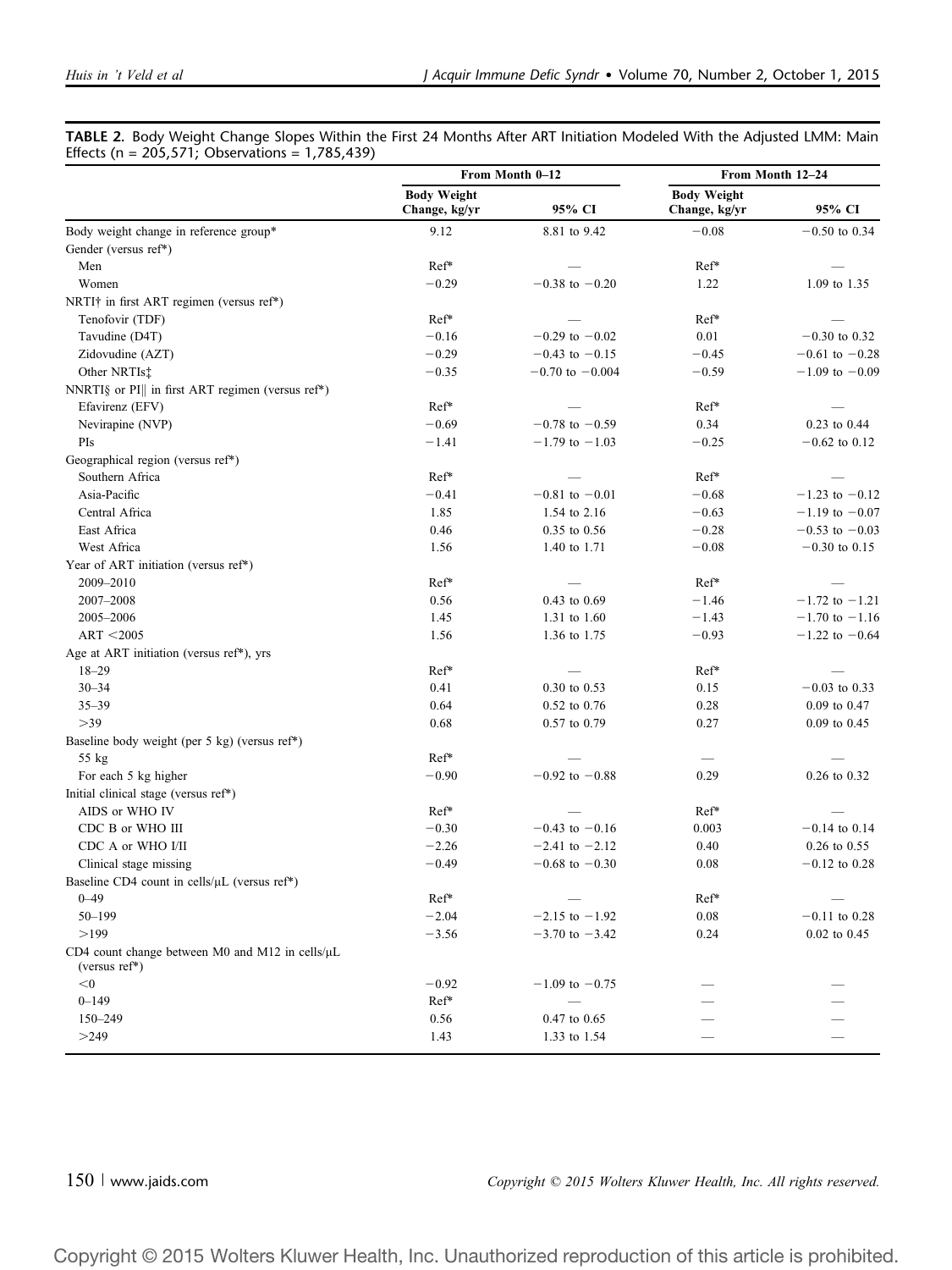TABLE 2. (Continued) Body Weight Change Slopes Within the First 24 Months After ART Initiation Modeled With the Adjusted LMM: Main Effects (n = 205,571; Observations = 1,785,439)

|                                                                         | From Month 0-12                     |                    | From Month 12-24                    |                         |
|-------------------------------------------------------------------------|-------------------------------------|--------------------|-------------------------------------|-------------------------|
|                                                                         | <b>Body Weight</b><br>Change, kg/yr | 95% CI             | <b>Body Weight</b><br>Change, kg/yr | 95% CI                  |
| CD4 count change between M12 and M24 in cells/ $\mu$ L<br>(versus ref*) |                                     |                    |                                     |                         |
| $<$ 0                                                                   |                                     |                    | $-0.16$                             | $-0.27$ to $-0.04$      |
| $0 - 49$                                                                |                                     |                    | $Ref*$                              |                         |
| $50 - 99$                                                               |                                     |                    | $-0.06$                             | $-0.17$ to 0.05         |
| >99                                                                     |                                     |                    | 0.44                                | $0.33$ to $0.55$        |
| Baseline hemoglobin in $g/dL$ (versus ref*)                             |                                     |                    |                                     |                         |
| < 7.5                                                                   | $Ref*$                              |                    | $Ref*$                              |                         |
| $7.5 - 10$                                                              | $-0.84$                             | $-1.08$ to $-0.60$ | 0.28                                | $0.04$ to $0.52$        |
| $\geq 10$                                                               | $-2.17$                             | $-2.41$ to $-1.94$ | 0.33                                | $0.10 \text{ to } 0.56$ |
| Missing                                                                 | $-2.36$                             | $-2.60$ to $-2.13$ | 0.32                                | $0.08 \text{ to } 0.56$ |

\*Reference group: men aged ,30 years who started ART in Southern Africa with tenofovir and efavirenz in 2009 or later, with an initial clinical stage WHO IV (or AIDS), with a baseline CD4 count <50 cells per microliter, a CD4 count change = 0-149 at M12 and 0-49 at M24, hemoglobinemia <7.5 g/dL and with an initial body weight = 55 kg. †NRTI, nucleoside/nucleotide reverse transcriptase inhibitor.

‡Other NRTIs: didanosine, lamivudine, abacavir, and emtricitabine.

§NNRTI, nonnucleoside reverse transciptase inhibitor.

 $\Vert$ PI, protease inhibitor.

significant difference in CD4 cell count at baseline between patients started on a PI compared with an NNRTI regimen (117 versus 128 cells/ $\mu L$ ,  $P = 0.3502$ ).

In the second year, patients initiated on NVP had a greater mean adjusted body weight change than patients started on EFV (0.34, 95% CI: 0.23 to 0.44) (Table 2).

# Geographical Regions

In the first year, mean adjusted body weight change was 1.85 (95% CI: 1.54 to 2.16), 1.56 (95% CI: 1.40 to 1.71), and 0.46 kg/yr (95% CI: 0.35 to 0.56) higher in patients from the Central, West, and East African regions, respectively, and 0.41 kg/yr (95% CI:  $-0.81$  to  $-0.01$ ) lower in the Asia-Pacific region compared with the Southern African region. In the second year, mean adjusted body weight change was lower in patients from the Central African  $(-0.63, 95\% \text{ CI: } -1.19$ to  $-0.07$ ), East African ( $-0.28$ , 95% CI:  $-0.53$  to  $-0.03$ ), and Asia-Pacific  $(-0.68, 95\% \text{ CI: } -1.23 \text{ to } -0.12)$  regions compared with the Southern African region.

#### Clinical and Biological Status

The mean adjusted body weight change in the first year was higher in patients with a poorer clinical status, reflected by higher WHO stage [WHO stage I/II:  $-2.26$  (95% CI: 2.12 to 2.41) compared with WHO stage IV], lower baseline CD4 lymphocyte count [baseline CD4 cell count larger than 199:  $-3.56$  (95% CI: 3.42 to 3.70) compared with baseline CD4 cell count  $0-49$  cells/ $\mu$ L], lower hemoglobin level [baseline hemoglobin  $\geq 10$  g/dL:  $-2.17$  (95% CI: 1.94 to 2.41) compared with a hemoglobin  $\langle 7.5 \text{ g/dL} ]$  and lower initial body weight [for every 5 kg higher  $-0.90$  (95% CI:  $-0.92$ ) to  $-0.88$ )]. Furthermore, mean adjusted body weight change in

the first year was higher in patients with a CD4 lymphocyte count change of more than 249 cells per microliter [1.43 (95% CI: 1.33 to 1.54)] compared with patients with a CD4 cell count change between 0 and 149 cells per microliter. Contrary to the first year, the mean adjusted body weight change in patients with a poorer clinical state (lower CD4 count, higher WHO stage and lower adjusted body weight) at baseline was lower than in patients with the better clinical state at baseline, but patients with the highest CD4 cell count change  $(>\!99$  $cells/µL$ ) between 12 and 24 months of treatment still had the highest mean adjusted body weight change (0.44, 95% CI: 0.33 to 0.55, compared with  $0-49$  cells/ $\mu$ L CD4 cell count change).

#### Weight Loss in the Second Year of Treatment

In both the 130,427 patients in the 6–18-month period as in the 84,394 patients in the 18–30-month period with at least 1 weight measurement, the median number of weight measurements was 3 (IQR, 2–5). Between 12 and 24 months of ART treatment, 45.8% of patients lost weight overall. The median weight loss in this subgroup of patients was 2.0 kg (IQR, 1.0– 3.6). At 24 months of treatment, 68.7% of these patients lost between 0% and 5% of their body weight at 12 months, 23.4% between 5% and 10% and 7.9% lost more than 10% of their body weight at 12 months. The median weight gained in the subgroup of patients who gained weight in the second year of therapy was 2.1 kg (IQR, 0.9–4.0). A higher probability for weight loss larger than 5% between 12 and 24 months of treatment (model 2, Table 4) was associated with the use of D4T [adjusted odds ratio (aOR), 1.28; 95% CI: 1.19 to 1.39] or other NRTIs (aOR, 1.54; 95% CI: 1.22 to 1.96) compared with TDF and with PIs (aOR, 1.43; 95% CI: 1.19 to 1.72) or NVP (aOR, 1.06; 95% CI: 1.01 to 1.12) compared with EFV in initial ART regimen; with women (aOR, 1.48; 95% CI: 1.41 to 1.55)

 $Copyright © 2015 Wolters Kluwer Health, Inc. All rights reserved.$  www.jaids.com | 151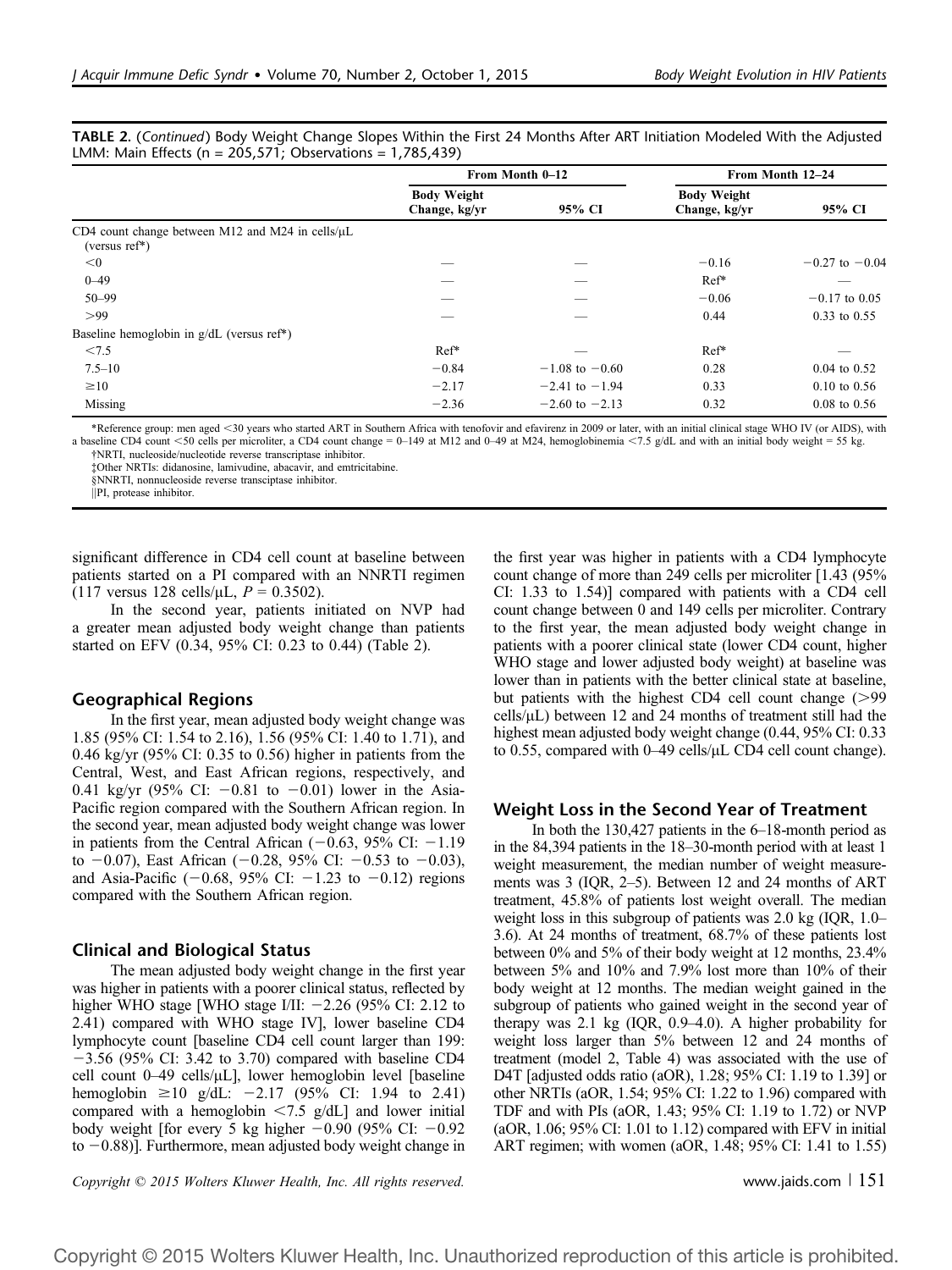TABLE 3. Body Weight Change Slopes Within the First 24 Months After ART Initiation Modeled With the Adjusted LMM: Interactions Terms With D4T in Second Year (n = 205,571; Observations = 1,785,439)

|                                                  | <b>Body Weight</b><br>Change, kg/yr | 95% CI             |
|--------------------------------------------------|-------------------------------------|--------------------|
| Gender (versus ref*)                             |                                     |                    |
| Men                                              | $Ref^*$                             |                    |
| Women                                            | $-1.13$                             | $-1.29$ to $-0.96$ |
| Geographical region (versus ref*)                |                                     |                    |
| Southern Africa                                  | $Ref*$                              |                    |
| Asia-Pacific                                     | $-0.59$                             | $-1.24$ to 0.07    |
| Central Africa                                   | 1.86                                | 1.21 to 2.51       |
| East Africa                                      | $-0.77$                             | $-1.04$ to $-0.50$ |
| West Africa                                      | 0.05                                | $-0.23$ to 0.33    |
| Age at ART initiation (versus ref*), yrs         |                                     |                    |
| $18 - 29$                                        | $Ref*$                              |                    |
| $30 - 34$                                        | $-0.60$                             | $-0.83$ to $-0.37$ |
| $35 - 39$                                        | $-0.78$                             | $-1.02$ to $-0.54$ |
| >39                                              | $-1.16$                             | $-1.38$ to $-0.94$ |
| Baseline body weight (per 5 kg)<br>(versus ref*) |                                     |                    |
| 55 kg                                            | $Ref*$                              |                    |
| For each 5 kg higher                             | $-0.34$                             | $-0.38$ to $-0.30$ |
| Baseline CD4 count in cells/µL<br>(versus ref*)  |                                     |                    |
| $0 - 49$                                         | $Ref*$                              |                    |
| $50 - 199$                                       | 0.20                                | $-0.03$ to 0.43    |
| >199                                             | 0.50                                | $0.24$ to $0.77$   |

\*Reference group: men aged ,30 years who started ART in Southern Africa with a baseline CD4 count  $\lt$  50 cells per microliter and with an initial body weight = 55 kg.

compared with men; with a higher baseline body weight (aOR, 1.05 per 5 kg; 95% CI: 1.04 to 1.06), with a CD4 count change less than 0 in the second year (aOR, 1.11; 95% CI: 1.04 to 1.18), with a WHO stage IV and year of ART initiation before 2009 (Table 4). A lower probability of weight loss larger than 5% between 12 and 24 months of treatment was associated with West African (aOR, 0.76; 95% CI: 0.69 to 0.82) and East African (aOR, 0.91; 95% CI: 0.86 to 0.97) regions compared with the Southern African region; age between 35 and 40 years (aOR, 0.88; 95% CI: 0.82 to 0.94) compared with age younger than 29 years and a baseline CD4 cell count above 199 cells (aOR, 0.87; 95% CI: 0.81 to 0.94) (Table 4).

When comparing baseline characteristics between patients with complete data availability and patients where CD4 counts were imputed, results were similar (see Tables S3-S4, Supplemental Digital Content, http://links.lww.com/QAI/A690).

#### **DISCUSSION**

Our study shows that persons with HIV infection experienced the most weight gain during the first year after ART initiation and that the second year weight changes were equally distributed between losses and gains. The study showed that weight gain was more pronounced in patients with a poorer clinical condition at the start of ART, reflected

by a low pretreatment CD4 cell count, a more advanced WHO clinical stage, lower hemoglobin level, and lower baseline body weight. This has also been reported previously.<sup>9,10</sup> Hurley et al<sup>11</sup> also reported that the lower the BMI of patients was at start of ART, the higher the weight gain was after 1 year of treatment in a single cohort in South Africa.

Almost half of the patients lost weight in the second year of treatment, with almost 8% of these patients losing more than 10% of their weight at 12 months of treatment. It might be due, among other reasons, to therapy failure, opportunistic infection (tuberculosis), or intentional weight loss (diet or exercise). A study from Rwanda also showed that with D4T-based ART, a high proportion of patients had a progressive decline of body weight in the second year of treatment.<sup>12</sup> There are not enough data available in our study to fully explain this weight loss. There was however a difference in total weight change after 2 years of treatment according to the antiretroviral drugs in the initial regimen, within the nucleoside/nucleotide reverse transcriptase inhibitor category the highest weight gain in patients on a TDFcontaining regimen. Certain patients on a D4T regimen had a smaller weight gain or even lost weight after 1 year of ART. This has also been observed in a study from Rwanda where such weight loss was probably due to lipoatrophy, a consequence of mitochondrial toxicity.<sup>13</sup> In our analysis adjusted for CD4 cell count change over the 12–24-month period, the smaller weight gain in patients on a D4T-containing regimen was still seen. Indeed, not only treatment failure but also adverse events such as painful neuropathies can contribute to weight loss. Others also showed that the impact of virological failure on weight evolution during the second year of ART was not significant.<sup>11</sup> Although lipoatrophy measurements were not available in our database, our hypothesis is that this D4T-related weight loss is indeed due to lipoatrophy. The lower weight gain in patients on D4T was mainly seen in patients from East-Africa, females, patients with a higher baseline body weight, older patients, and patients with a CD4 cell count below 50 cells per microliter at baseline. This corresponds to the findings of van Griensven et  $al$ ,<sup>12</sup> who showed that being female, a longer duration of ART, a baseline BMI  $\geq$ 25 kg/m<sup>2</sup>, a D4T-based ART-regimen (compared with an AZT-based regimen) but also (in contrast to our findings) a baseline CD4 cell count  $\geq$ 150 cells per microliter, were significantly associated with lipoatrophy. A South African study showed that lactic acidosis, another consequence of mitochondrial toxicity, was also associated with female gender, increased BMI, and D4T therapy.<sup>14</sup>

Our study showed, in contrast to other studies,<sup>15</sup> that patients started on a PI-based therapy (mostly boosted lopinavir) had on average a lower body weight increase than patients starting on an NNRTI-based regimen. The group of patients started on a PI-based ART regimen seems to be a diverse group; in West Africa, patients on PI-based therapy have a lower CD4 cell count than those not on PIs, whereas in Asia-Pacific, the opposite is the case. Patients who started a PI-boosted ART regimen might have been patients previously exposed to an NNRTI, for example, because of pregnancy (and therefore already had a higher CD4 cell

152 <sup>|</sup> www.jaids.com Copyright © 2015 Wolters Kluwer Health, Inc. All rights reserved.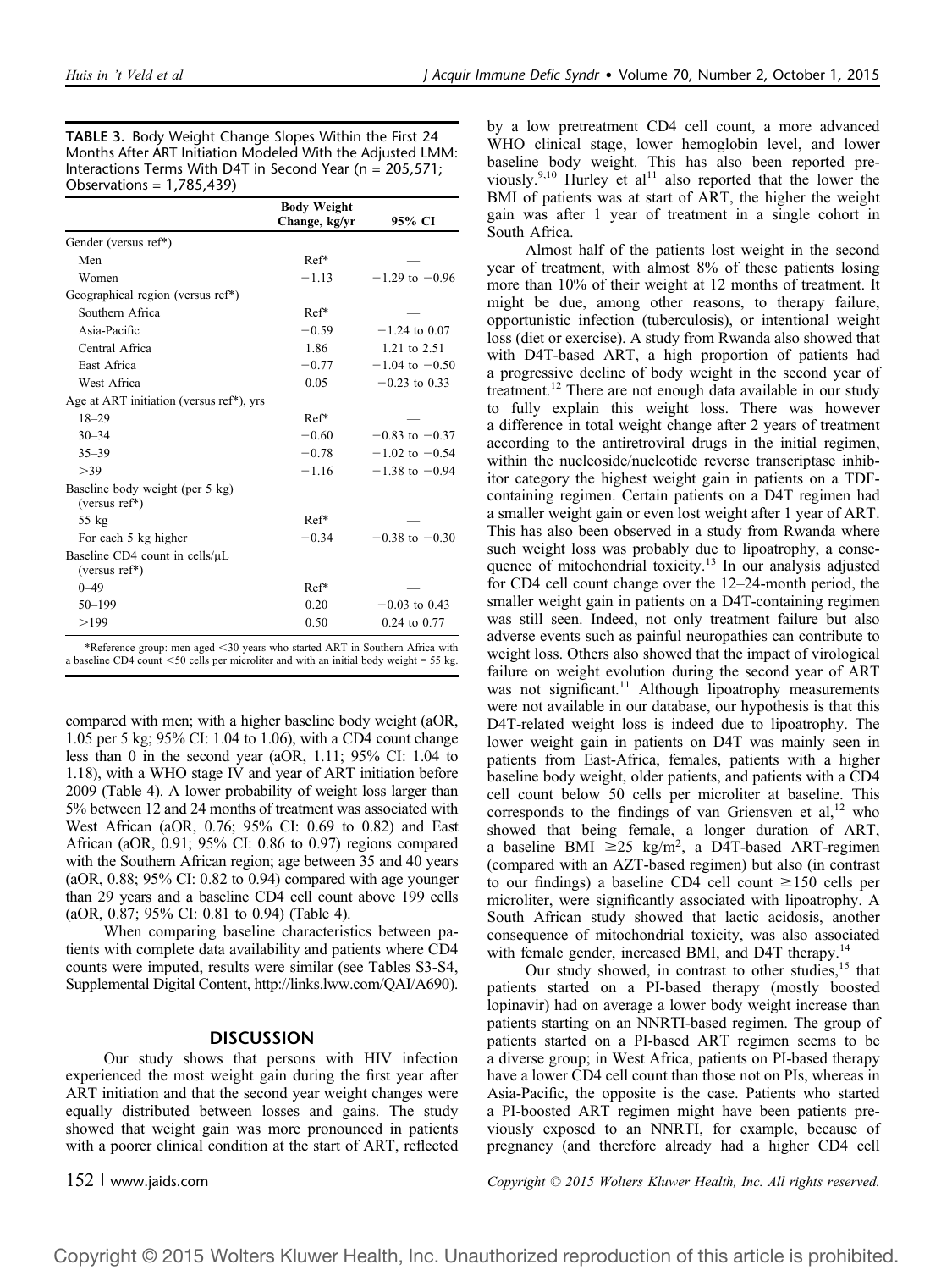**TABLE 4.** Adjusted Odds Ratio on Weight Loss  $\geq$ 5% in the Second Year of ART of Each Variable Compared With Its Reference Level

| Variables                                                               | aOR    | 95% CI                      | P        |
|-------------------------------------------------------------------------|--------|-----------------------------|----------|
| Body weight loss in reference group*                                    | 0.11   | $0.09$ to $0.13$            | < 0.0001 |
| Gender (versus ref*)                                                    |        |                             |          |
| Men                                                                     | $Ref*$ |                             |          |
| Women                                                                   | 1.48   | 1.41 to 1.55                | < 0.0001 |
| NRTI† in first ART regimen (versus<br>ref*) $(P < 0.0001)$              |        |                             |          |
| Tenofovir                                                               | $Ref*$ |                             |          |
| Stavudine                                                               | 1.28   | 1.19 to 1.39                | < 0.0001 |
| Zidovudin                                                               | 0.97   | 0.89 to 1.05                | 0.420    |
| Other NRTIs <sup>†</sup>                                                | 1.54   | 1.22 to 1.96                | 0.0004   |
| NNRTI§ or PI   in first ART regimen<br>(versus ref*) $(P = 0.0005)$     |        |                             |          |
| Efavirenz                                                               | Ref*   |                             |          |
| Nevirapine                                                              | 1.06   | 1.01 to 1.12                | 0.032    |
| PI                                                                      | 1.43   | 1.19 to 1.72                | 0.0001   |
| Geographical region (versus ref*)<br>$(P \le 0.0001)$                   |        |                             |          |
| Southern Africa                                                         | Ref*   |                             |          |
| Asia-Pacific                                                            | 0.88   | $0.73$ to $1.06$            | 0.169    |
| Central Africa                                                          | 0.82   | $0.67$ to $1.01$            | 0.055    |
| East Africa                                                             | 0.91   | $0.86$ to $0.97$            | 0.001    |
| West Africa                                                             | 0.76   | $0.69$ to $0.82$            | < 0.0001 |
| Year of ART initiation (versus ref*)<br>(P < 0.0001)                    |        |                             |          |
| $2005$                                                                  | 1.23   | 1.03 to 1.46                | 0.021    |
| 2005–2006                                                               | 1.38   | 1.18 to 1.63                | < 0.0001 |
| 2007-2008                                                               | 1.30   | 1.11 to 1.52                | 0.001    |
| 2009-2010                                                               | Ref*   |                             |          |
| Age at ART initiation (versus ref*)<br>$(P = 0.0002)$ , yrs             |        |                             |          |
| $18 - 29$                                                               | Ref*   |                             |          |
| $30 - 35$                                                               | 0.96   | $0.91$ to $1.02$            | 0.220    |
| $35 - 40$                                                               | 0.88   | 0.82 to 0.94                | 0.0001   |
| $\geq 40$<br>Baseline body weight (per 5 kg)                            | 0.99   | 0.94 to 1.05                | 0.791    |
| (versus ref*)                                                           |        |                             |          |
| 55 kg                                                                   | Ref*   |                             |          |
| For each 5 kg higher<br>Initial clinical stage (versus ref*)            | 1.05   | 1.04 to 1.06                | < 0.0001 |
| AIDS or WHO IV                                                          | Ref*   |                             |          |
| CDC B or WHO III                                                        | 0.84   | $0.78$ to $0.90 \le 0.0001$ |          |
| CDC A or WHO I/II                                                       | 0.93   | $0.87$ to $1.00$            | 0.047    |
| Clinical stage missing                                                  | 1.00   | 0.91 to 1.10                | 0.982    |
| Baseline CD4 count in cells/µL<br>(versus ref*)                         |        |                             |          |
| $0 - 49$                                                                | Ref*   |                             |          |
| $50 - 199$                                                              | 0.96   | 0.90 to 1.02                | 0.159    |
| >199                                                                    | 0.87   | 0.81 to 0.94                | 0.0002   |
| CD4 count change between M12 and<br>M24 in cells/ $\mu$ L (versus ref*) |        |                             |          |
| $<$ 0                                                                   | 1.11   | 1.04 to 1.18                | 0.002    |
| $0 - 49$                                                                | Ref*   |                             |          |
| 50-99                                                                   | 1.03   | 0.97 to 1.10                | 0.322    |
| >99                                                                     | 0.98   | 0.92 to 1.04                | 0.546    |

TABLE 4. (Continued) Adjusted Odds Ratio on Weight Loss  $\geq$  5% in the Second Year of ART of Each Variable Compared With Its Reference Level

| <b>Variables</b>                             | aOR                           | 95% CI           | P     |
|----------------------------------------------|-------------------------------|------------------|-------|
| Baseline hemoglobin in g/dL<br>(versus ref*) |                               |                  |       |
| <7.5                                         | Ref <sup>*</sup> <sup>†</sup> |                  |       |
| $7.5 - 10$                                   | 0.93                          | $0.83$ to $1.04$ | 0.212 |
| $\geq 10$                                    | 0.91                          | $0.81$ to $1.02$ | 0.095 |
| Missing                                      | 0.92                          | $0.82$ to $1.04$ | 0.180 |

\*The reference group: baseline body weight = 55 kg, TDF, EFV, region = Southern Africa, men, WHO IV, start year 2009–2010, age:  $18-30$ , baseline CD4 cell count <50, CD4 change during second year  $0-50$ , hb <7.5.

†NRTI, nucleoside/nucleotide reverse transcriptase inhibitor. ‡Other NRTIs: didanosine, lamivudine, abacavir, and emtricitabine. §NNRTI, nonnucleoside reverse transciptase inhibitor.  $\|$ PI, protease inhibitor.

count), or were patients from more wealthy Asian countries where PIs may be used as first-line therapy and at higher CD4 count. Excluding from the analysis, patients with HIV-2 infection on PIs did not change the results.

Although weight gain is mostly regarded as being beneficial in patients with HIV, we have to take into account the current obesity epidemics in several resource-limited settings.<sup>16</sup> Overweight and obesity are indeed important health risk factors predisposing for cardiovascular and metabolic diseases and certain cancer types.<sup>17</sup> Overweight and obese patients with HIV were found to have a higher prevalence of multimorbidity than patients with normal or underweight.<sup>18</sup>

The strength of our study lies in its large number of participants from various resource-limited countries. This is a strong advantage to detect statistical significant differences between treatment regimens. However, it is unclear how clinically significant some of these differences are. Indeed, our study had several limitations. HIV treatment centers participating in the IeDEA network cannot be considered to be representative of all the HIV treatment centers in the regions included in the study. The majority of patients were included in the Southern African region (67.7%) (with almost 75% of patients coming from Zambia) and only 0.80% from the Asia-Pacific region. We did however correct the outcomes for region, but cannot prevent some bias of data. Moreover, data were collected during routine care and therefore were not of the same quality as data collected during clinical trials. Our cohort data contained many missing variables and no information was available on adherence to drugs, drug switches or discontinuations, coinfections, lipodystrophy, access to food programs, pregnancies during follow-up, and number of patients who were lost to follow-up, transferred, or who died. HIV RNA plasma viral load measurements were available in a subgroup of patients. However, in some regions of all measured viral loads, the majority (up to 96.1% in the East African region) was 50 copies per milliliter or higher at month 24 after initiation of ART. This suggests that viral load measurements were only performed if there were clinical clues of failure (or nonadherence).

Copyright  $\odot$  2015 Wolters Kluwer Health, Inc. All rights reserved. www.jaids.com | 153